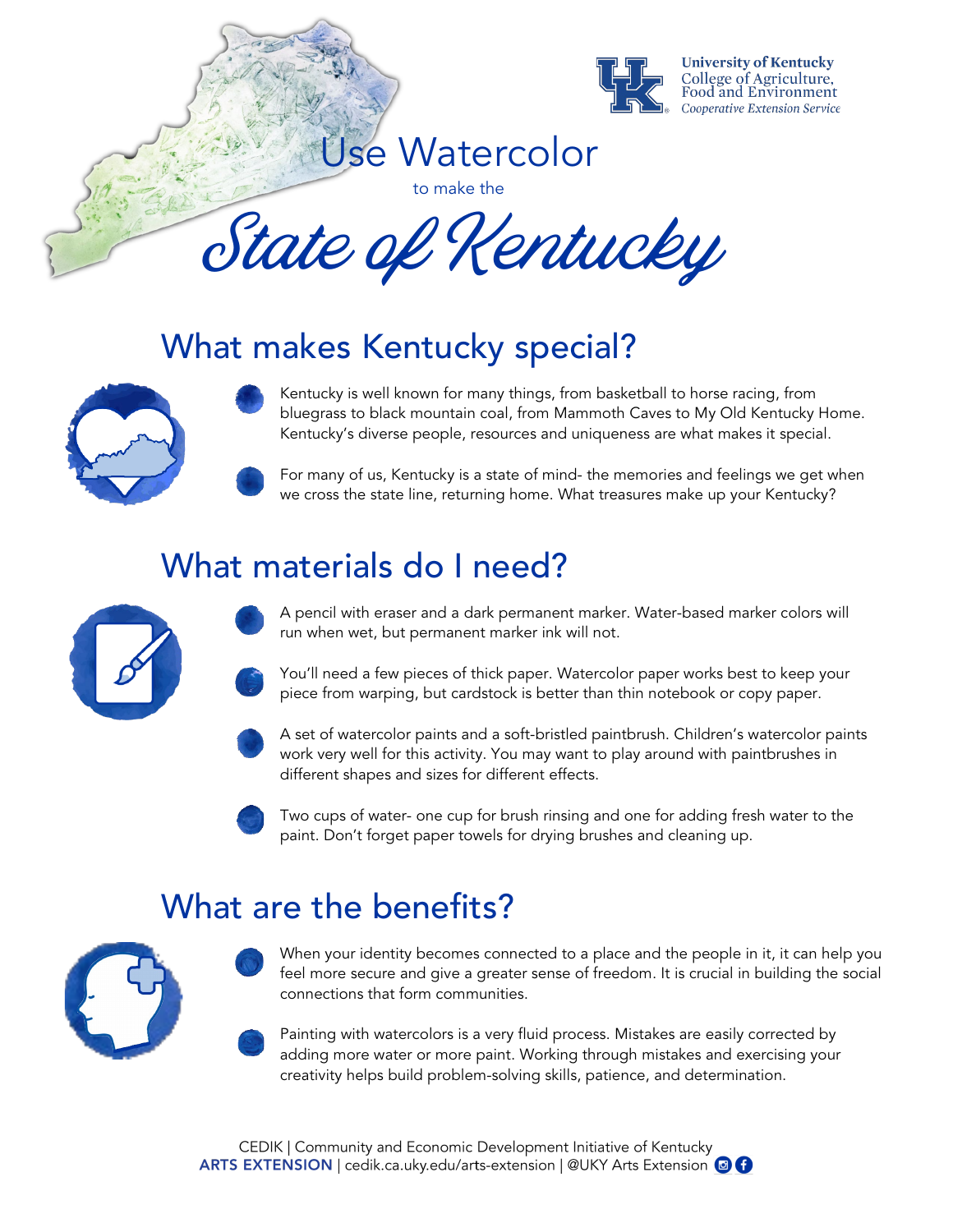#### Trace the outline.



Trace the outline of the state of Kentucky onto your thick paper by first cutting the outline from this document.

Attach tape to the back of the shape to attach it to your watercolor paper or cardstock so it won't move. Then trace around it lightly with a pencil.

Remove the cut-out shape and trace over your pencil line with a permanent marker to create a thicker outline.

If you are viewing this document digitally but don't have a printer, enlarge the Kentucky image on your computer monitor or tablet to trace lightly with a pencil.

### Practice with your paints.



Pick a color and use your brush to wet the color until it is the shade you prefer. For darker colors, use less water – for lighter, translucent colors, use more water.

Practice your watercolor techniques by making a color wheel on a scratch piece of paper if you wish. You can mix colors to get new hues. But remember, colors opposite each other on the color wheel will muddy and turn brown when mixed.

If you aren't using watercolor paper, you may need to reduce the amount of water you use. Too much water can weaken the paper, making it easy for your brush to tear through.

#### Paint your state.



A blank sheet of paper can be intimidating. A quick way to get past that feeling is to wet your brush with plain water and coat your entire paper with water only. This prepares the paper for accepting the paint color and helps paint "move".

Consider beginning by painting the whole state with one light wash of color. You can build new colors on top. What might certain colors say about your state?

It will be difficult to paint detailed objects in a realistic style if you are a beginner to watercolors. You may have more success by making abstract paintings, focusing on color and technique. Don't fight the water. Let the water do the work.

Your first painting may not be perfect. If you make a mistake, don't worry--you can always add more water or color to blend it away. Make several pieces.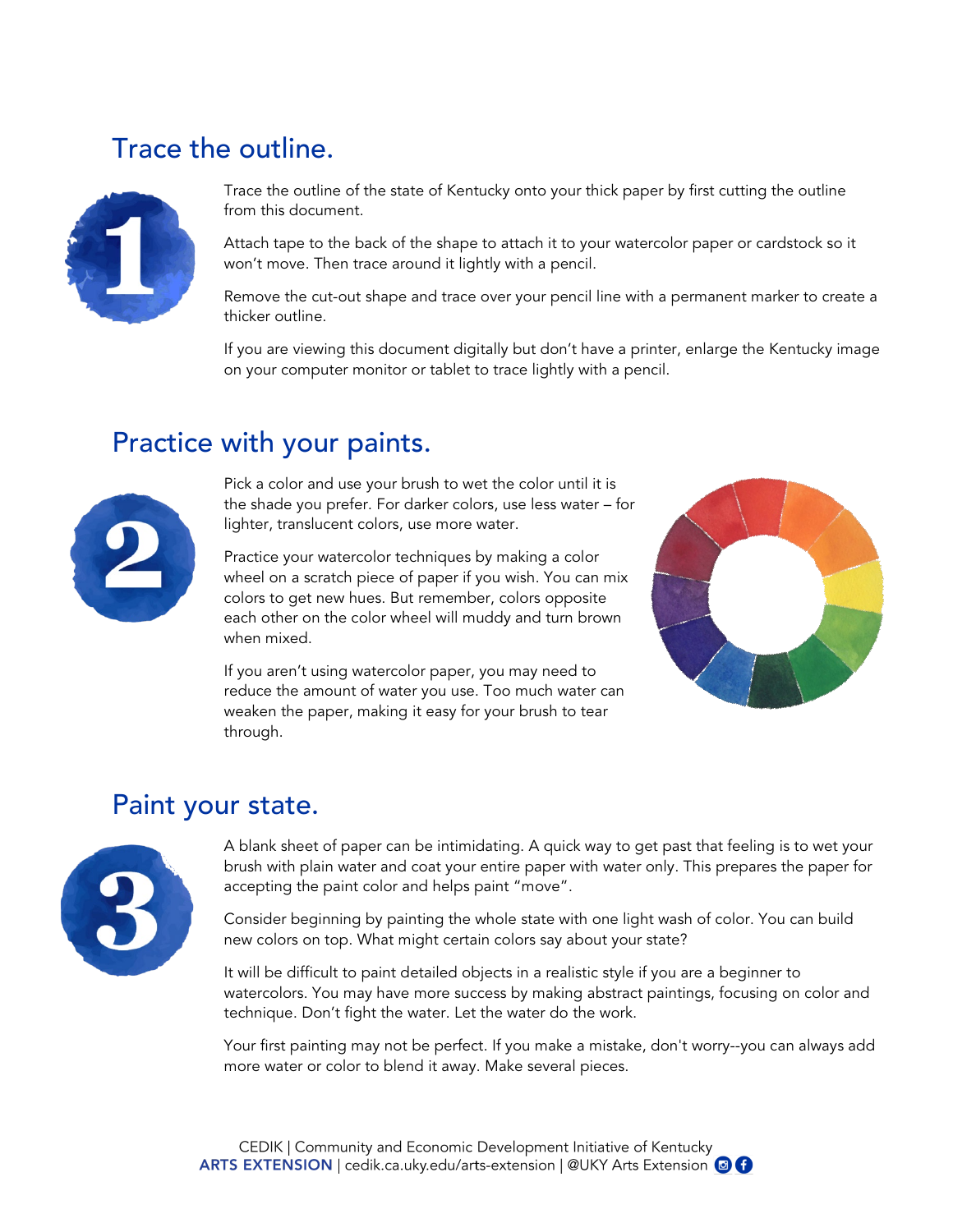### Experiment with different techniques.



Try putting thick, dark drops of paint onto the outline then holding your paper up to create a "running watercolor" effect.

Work your brush into the paper to allow for a swell and buckle topographic effect.

Sprinkle table salt onto the paint and wait for it to dry. Salt will draw paint to the crystal and give your piece a speckled texture.

Crinkle some plastic cling wrap on top of wet watercolor paint and leave until paint is completely dry. You'll get an interesting texture.

Coffee or fruit juices can also be used on your Kentucky watercolor to create natural tones. What other ideas do you have?



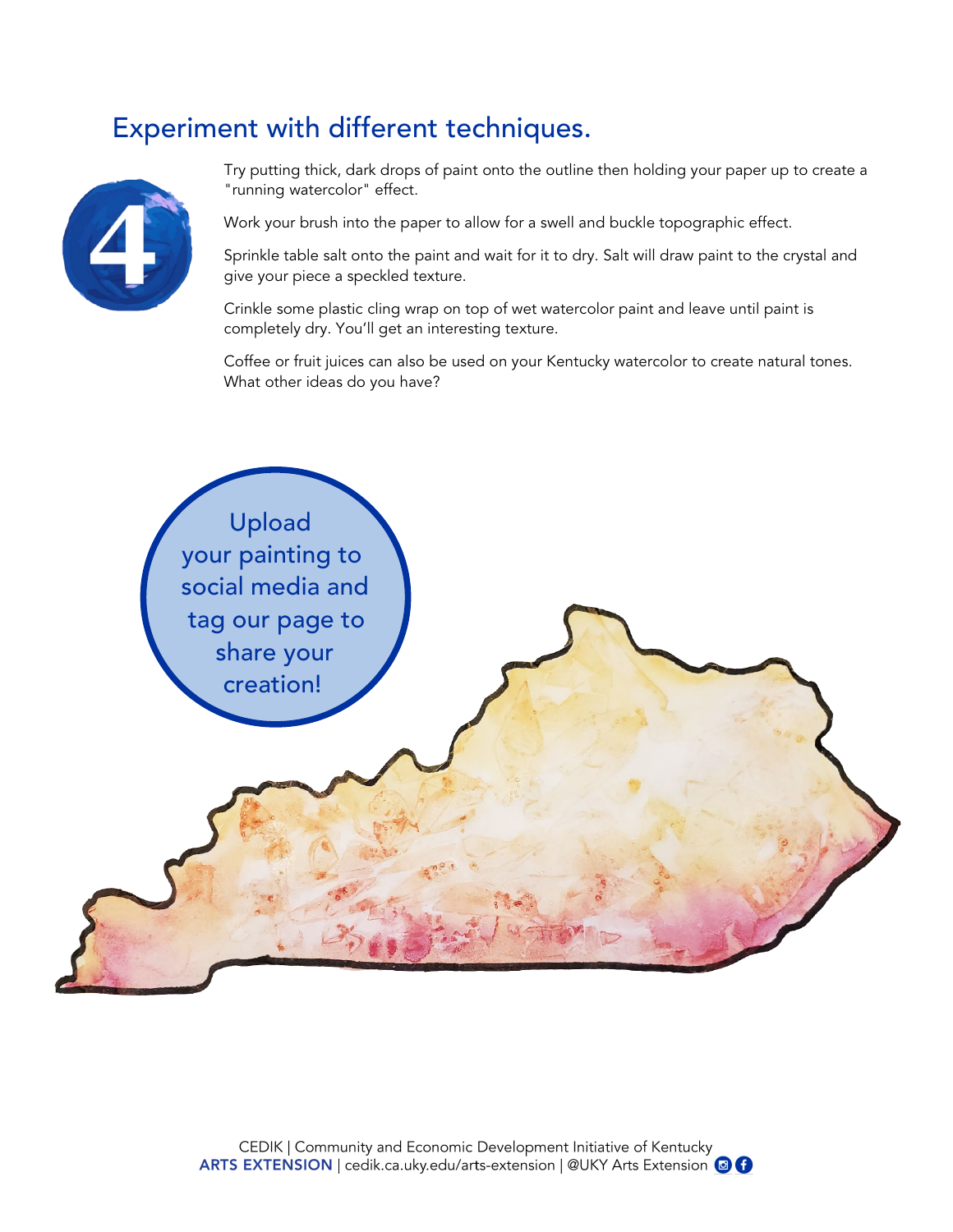